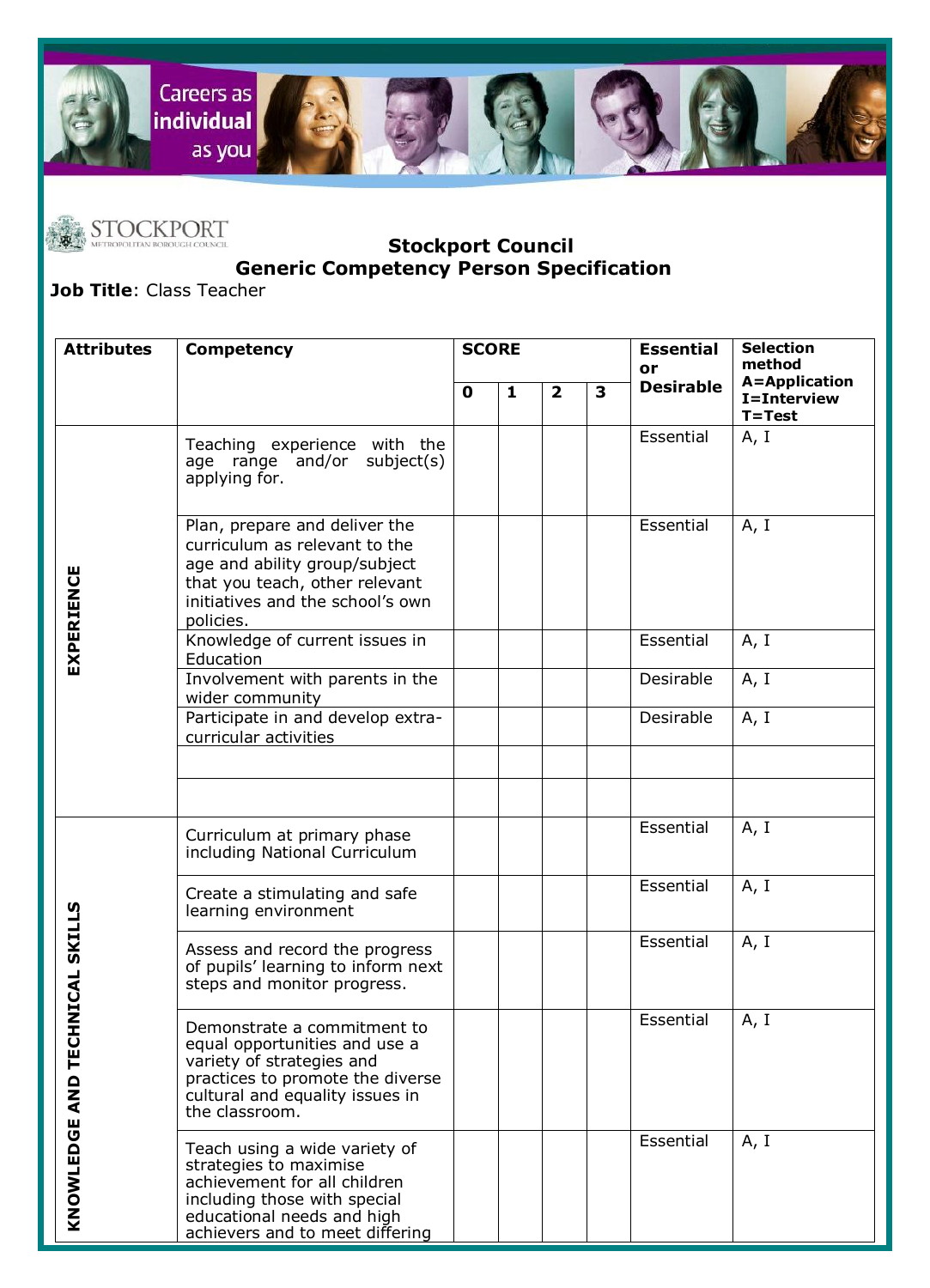|                                | learning styles.                                                                                          |  |  |             |      |
|--------------------------------|-----------------------------------------------------------------------------------------------------------|--|--|-------------|------|
|                                | Encourage children in<br>developing self-esteem and<br>respect for others.                                |  |  | Essential   | A, I |
|                                | Deploy a wide range of effective<br>behaviour management<br>strategies, successfully.                     |  |  | Essential   | A, I |
|                                | Communicate to a range of<br>audiences (verbal, written, using<br>ICT as appropriate).                    |  |  | Essential   | A, I |
|                                | Use ICT to advance pupils'<br>learning, and use common ICT<br>tools for their own and pupils'<br>benefit. |  |  | Essential   | A, I |
|                                |                                                                                                           |  |  |             |      |
|                                | <b>Qualified Teacher Status</b>                                                                           |  |  |             | A, I |
| QUALIFICATION                  | Degree                                                                                                    |  |  |             | A, I |
|                                | Evidence of continuing<br>professional development                                                        |  |  |             | A, I |
|                                |                                                                                                           |  |  |             |      |
| further guidelines<br>etencies | <b>Communicating Effectively</b>                                                                          |  |  |             | A, I |
|                                | Being Customer Focussed                                                                                   |  |  |             | A, I |
|                                | <b>Effective Team Working</b>                                                                             |  |  |             | A, I |
| Comp<br>below)                 | Personal Organisation and<br>Effectiveness                                                                |  |  |             | A, I |
| Generic<br>(Please see         | Personal Development                                                                                      |  |  |             | A, I |
|                                | Making the Most of I.C.T.                                                                                 |  |  |             | A, I |
|                                | Working safely                                                                                            |  |  |             | A, I |
| ADDITIONAL<br><b>FACTORS</b>   | Understands and actively<br>supports Stockport Councils<br>diversity and equality policy.                 |  |  | E           | A, I |
|                                | To meet Stockport Council's<br>standard of attendance.                                                    |  |  | E           | A, I |
|                                | A willingness to be flexible in a<br>changing environment                                                 |  |  | $\mathsf E$ | A, I |

## **Competencies**

The main purpose of the above competencies is to define the standards of behaviour required by the organisation. All employees are expected to perform satisfactorily to the generic employee competencies which are reviewed as part of Council's Employee Performance and Development Review scheme for all employees.